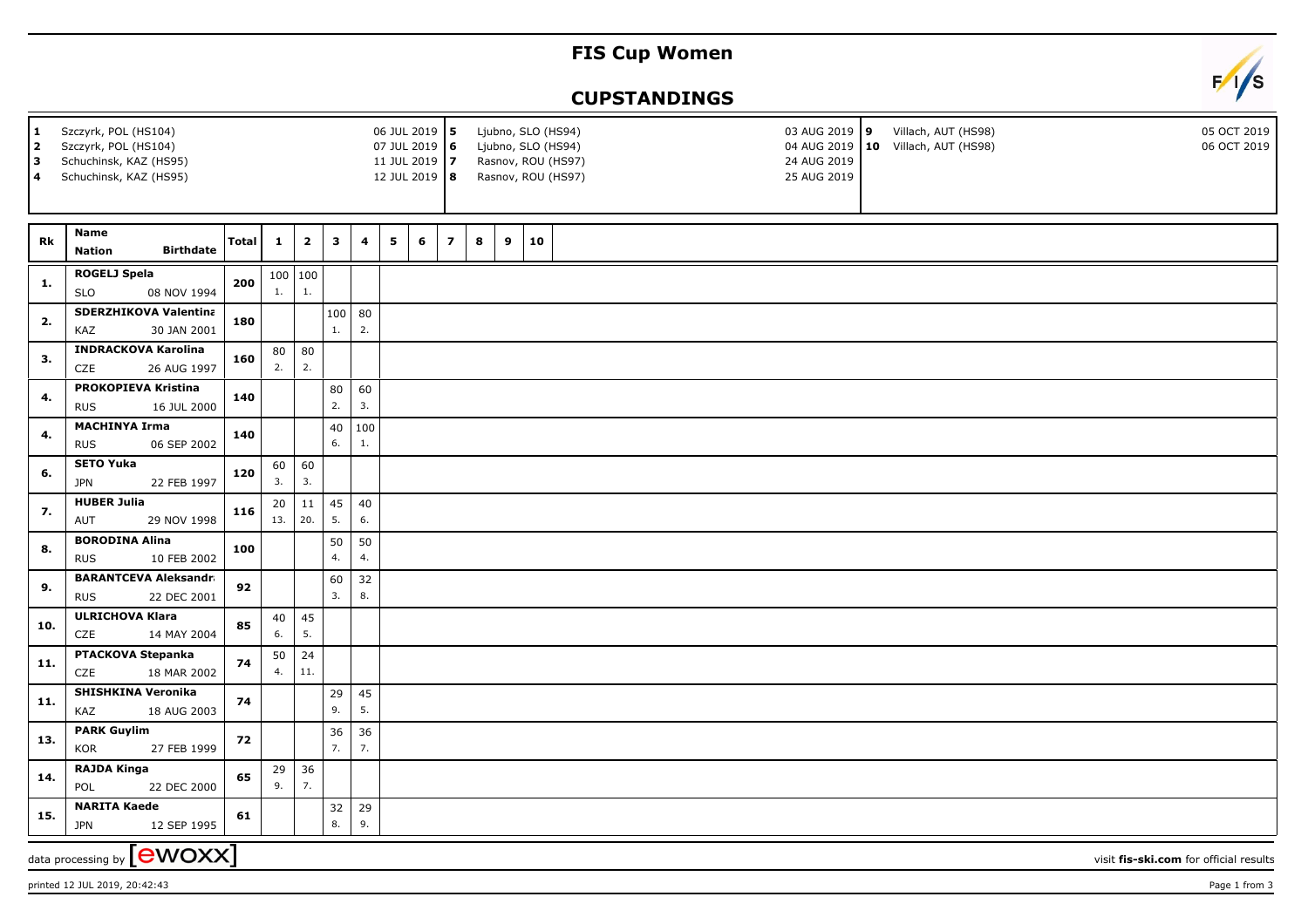| Rk  | Name<br><b>Birthdate</b><br><b>Nation</b>                | Total | $\mathbf{1}$              | $\overline{\mathbf{2}}$ | 3         | 4                   | 5 | 6 | $\overline{\mathbf{z}}$ | 8 | 9 | 10 |  |
|-----|----------------------------------------------------------|-------|---------------------------|-------------------------|-----------|---------------------|---|---|-------------------------|---|---|----|--|
| 16. | <b>MAZI Pia</b><br>23 DEC 2002<br><b>SLO</b>             | 58    | 10.                       | $26 \mid 32$<br>8.      |           |                     |   |   |                         |   |   |    |  |
| 16. | <b>MUEHLBACHER Julia</b><br>02 AUG 2004<br>AUT           | 58    | 36<br>7.                  | 22<br>12.               |           |                     |   |   |                         |   |   |    |  |
| 18. | <b>SZWAB Joanna</b><br>POL<br>17 FEB 1997                | 55    | 45<br>5.                  | 10<br>21.               |           |                     |   |   |                         |   |   |    |  |
| 19. | <b>HANSEN Gyda Westvold</b><br>20 APR 2002<br><b>NOR</b> | 54    | $\overline{4}$<br>27.     | 50<br>4.                |           |                     |   |   |                         |   |   |    |  |
| 20. | <b>PESATOVA Zdenka</b><br>18 JAN 1999<br>CZE             | 51    | 22<br>12.                 | 29<br>9.                |           |                     |   |   |                         |   |   |    |  |
| 21. | <b>LANCHO Arantxa</b><br><b>GER</b><br>23 FEB 2000       | 50    | 8.                        | $32 \mid 18$<br>14.     |           |                     |   |   |                         |   |   |    |  |
| 21. | <b>MOKHOVA Elizaveta</b><br>22 DEC 2003<br><b>RUS</b>    | 50    |                           |                         | 24<br>11. | 26<br>10.           |   |   |                         |   |   |    |  |
| 23. | <b>HARALAMBIE Daniela</b><br>ROU<br>14 AUG 1997          | 46    | 6<br>25.                  | 40<br>6.                |           |                     |   |   |                         |   |   |    |  |
| 24. | PISKUNOVA Kseniia<br>25 AUG 2004<br><b>RUS</b>           | 44    |                           |                         | 26<br>10. | 18<br>14.           |   |   |                         |   |   |    |  |
| 24. | <b>PYLYPCHUK Tetyana</b><br><b>UKR</b><br>10 FEB 2004    | 44    |                           |                         | 22<br>12. | 22<br>12.           |   |   |                         |   |   |    |  |
| 26. | <b>TUKHTAEVA Alina</b><br>KAZ<br>15 AUG 2001             | 42    |                           |                         | 18<br>14. | 24<br>11.           |   |   |                         |   |   |    |  |
| 26. | <b>LAUE Josephin</b><br>21 NOV 2001<br><b>GER</b>        | 42    | $16 \mid 26$<br>15.       | 10.                     |           |                     |   |   |                         |   |   |    |  |
| 28. | PEKHA Dayana<br>KAZ<br>06 APR 2001                       | 40    |                           |                         | 20<br>13. | 20<br>13.           |   |   |                         |   |   |    |  |
| 29. | <b>JAEKLE Anna</b><br><b>GER</b><br>10 MAY 2003          | 39    | 24<br>11.                 | 15<br>16.               |           |                     |   |   |                         |   |   |    |  |
| 30. | <b>KUEBLER Pia Lilian</b><br><b>GER</b><br>08 OCT 2002   | 34    | 14<br>$17.$ 13.           | 20                      |           |                     |   |   |                         |   |   |    |  |
| 31. | <b>TUKHTAEVA Amina</b><br>KAZ<br>31 MAY 2004             | 32    |                           |                         | 16<br>15. | 16<br>15.           |   |   |                         |   |   |    |  |
| 32. | <b>JENCOVA Veronika</b><br>CZE<br>24 MAR 2004            | 31    | $18 \mid 13$<br>14.   18. |                         |           |                     |   |   |                         |   |   |    |  |
| 33. | <b>TOROPCHENOVA Diana</b><br><b>RUS</b><br>09 AUG 2002   | 30    |                           |                         | 16.       | $15 \mid 15$<br>16. |   |   |                         |   |   |    |  |
| 34. | <b>LOGAR Lara</b><br>12 MAR 2003<br><b>SLO</b>           | 29    | 13 16<br>18.              | 15.                     |           |                     |   |   |                         |   |   |    |  |

data processing by **CWOXX** visit **fis-ski.com** for official results